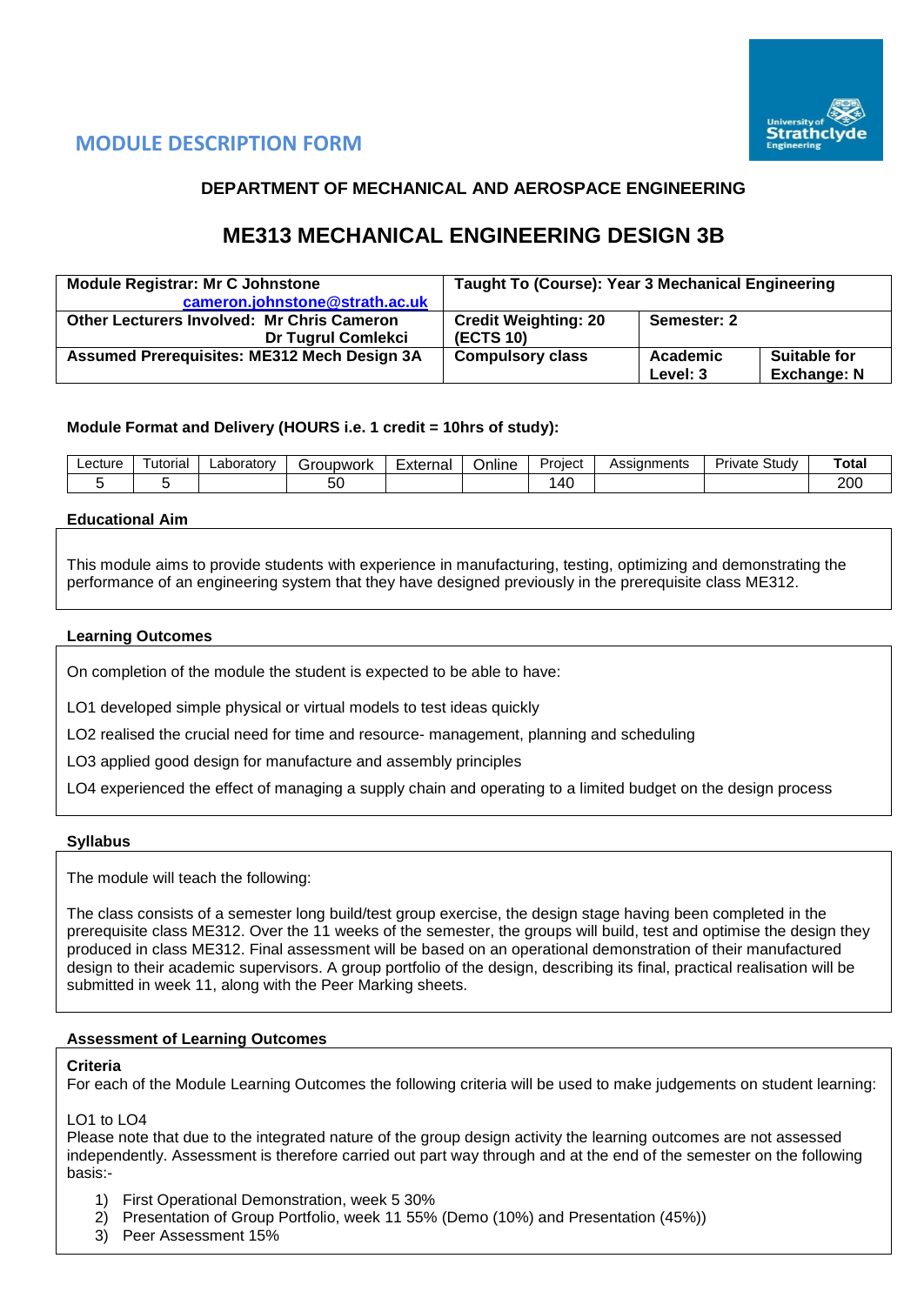Assessments 1 and 2 consist of combination of informal presentation and questions and answers session with the class facilitators. During each session students should collectively demonstrate their understanding of the design process as defined by LO1 to LO4 through the presentation and explanation of their group solution to the specific design problem.

Assessment 3, Peer Marking is used to modify individual marks as necessary based on an individual's level of contribution.

The standards set for each criterion per Module Learning Outcome to achieve a pass grade are indicated on the assessment sheet for all assessment.

### **Principles of Assessment and Feedback**

*(within Assessment and Feedback Policy at: <https://www.strath.ac.uk/professionalservices/staff/policies/academic/> )*

Ongoing formative feedback will be provided by verbal discussion at weekly timetabled group working sessions based in the design studio. Summative feedback will be provided by mark awarded at the project consolidation stage and for the group portfolio presented upon completion of the detailed design.

### **Assessment Method(s) Including Percentage Breakdown and Duration of Exams** *(individual weightings)*

|        | <b>Examination</b> |          |           | <b>Coursework</b> |           | <b>Practical</b> |           |        | <b>Project</b> |  |  |
|--------|--------------------|----------|-----------|-------------------|-----------|------------------|-----------|--------|----------------|--|--|
| Number | Month(s)           | Duration | Weighting | Number            | Weighting | Number           | Weighting | Number | Weighting      |  |  |
|        |                    |          |           |                   |           |                  |           |        | 100%           |  |  |
|        |                    |          |           |                   |           |                  |           |        |                |  |  |

*\* L/Os: Indicate which Learning Outcomes (L01, L02, etc) are to be assessed by exam/coursework/practical/project as required.*

### **Coursework / Submission deadlines (***academic weeks***):**

N/A

#### **Resit Assessment Procedures:**

Submission of additional Mwork with a deadline prior to commencement of the August exam diet.

**^^Students must contact the module Registrar for details as soon as results confirm that a resit is required.**

### **PLEASE NOTE:**

**Students must gain a summative mark of 40% to pass the module. Students who fail the module at the first attempt will be re-assessed prior to the August diet. This re-assessment will consist entirely of a coursework. No marks from any previous attempts will be transferred to a new resit attempt.**

### **Recommended Reading**

| <b>None</b> |  |  |  |
|-------------|--|--|--|
|             |  |  |  |

### **Additional Student Feedback**

*(Please specify details of when additional feedback will be provided)*

|  | ıme | noc<br>N0                       |
|--|-----|---------------------------------|
|  |     | details<br>Myplace for<br>∠heck |

Session: 2021/22

### **Approved:**

| <b>Course Director Signature:</b> | Dr E Henderson (SG) |  |
|-----------------------------------|---------------------|--|
|-----------------------------------|---------------------|--|

### **Date of Last Modifications: September 13, 2021**

(Updated July 2021)